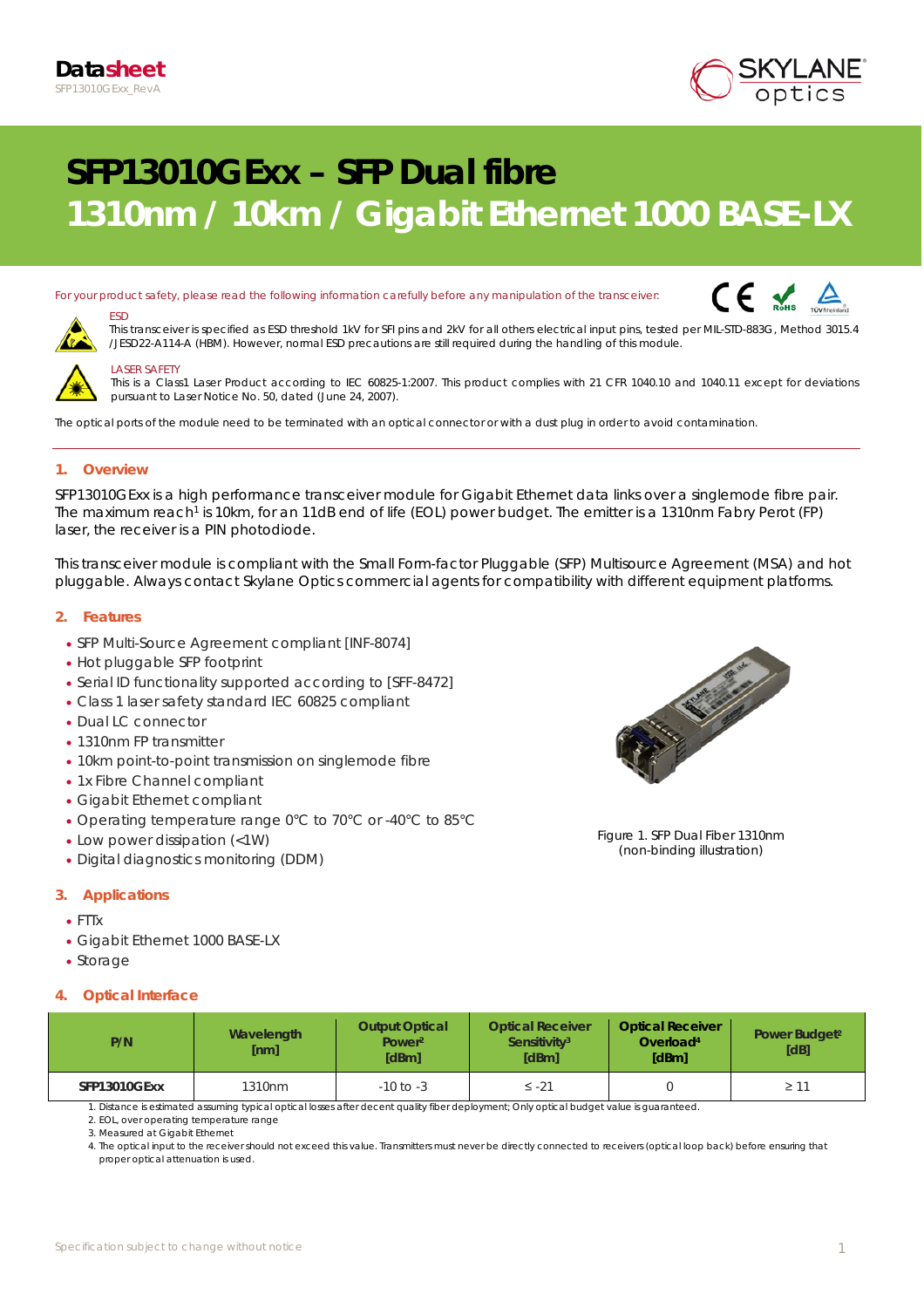# **Datasheet**

SFP13010GExx\_RevA



## **5. Technical parameters**

| 5.1. Recommended Operating Conditions |          |     |      |              |                  |  |
|---------------------------------------|----------|-----|------|--------------|------------------|--|
| Parameter                             | Min      | iyp | Max  | <b>Units</b> | <b>Notes</b>     |  |
| Storage temperature                   | $-40$    |     | 85   | $^{\circ}C$  |                  |  |
| Operating Case Temperature            | $-40$    |     | 85   | $^{\circ}$ C | For SFP13010GE2x |  |
| Operating Case Temperature            | $\Omega$ |     | 70   | $^{\circ}$ C | For SFP13010GE0x |  |
| Relative Humidity                     | 5        |     | 95   | %            | Non condensing   |  |
| Power Supply Voltage                  | 3.15     | 3.3 | 3.45 |              |                  |  |
| Power Supply Current                  |          |     | 300  | mA           |                  |  |

| 5.2. Transmitter Optical Specifications (-40 to 85°C, 3.3V +/-5%) |       |      |      |              |              |  |
|-------------------------------------------------------------------|-------|------|------|--------------|--------------|--|
| Parameter                                                         | Min   | iyp  | Max  | <b>Units</b> | <b>Notes</b> |  |
| Average Output Power                                              | $-10$ |      | -3   | dBm          |              |  |
| Center Wavelength                                                 | 1260  | 1310 | 1360 | nm           |              |  |
| <b>Optical Extinction Ratio ER</b>                                | Q     |      |      | dB           |              |  |
| Spectral Width                                                    |       |      |      | nm           |              |  |

5. Output power coupled into a 9/125 µm single-mode fibre

| 5.3. Receiver Optical Specifications (-40 to 85°C, 3.3V +/- 5%) |      |     |       |              |              |  |
|-----------------------------------------------------------------|------|-----|-------|--------------|--------------|--|
| <b>Parameter</b>                                                | Min  | Typ | Max   | <b>Units</b> | <b>Notes</b> |  |
| Sensitivity                                                     |      |     | $-21$ | dBm          |              |  |
| Receiver Overload                                               |      |     |       | dBm          |              |  |
| Wavelength of Operation                                         | 1260 |     | 1600  | nm           |              |  |

6. With BER better than or equal to 1x10-12, measured in the center of the eye opening with 27-1 PRBS

### **6. Transceiver Electrical Pad Layout**

|                            |    |                 | VeeT        | 20 |                            |
|----------------------------|----|-----------------|-------------|----|----------------------------|
|                            | 1  | VeeT            | TD-         | 19 |                            |
|                            | 2  | Tx_Fault        | $TD+$       | 18 |                            |
|                            | 3  | Tx_Disable      | VeeT        | 17 |                            |
|                            | 4  | <b>SDA</b>      | VccT        | 16 |                            |
| Towards BEZEL $\leftarrow$ | 5  | SCL             | <b>VccR</b> | 15 | $\rightarrow$ Towards ASIC |
|                            | 6  | MOD_ABS         | VeeR        | 14 |                            |
|                            | 7  | RS <sub>0</sub> | $RD+$       | 13 |                            |
|                            | 8  | Rx_LOS          | RD-         | 12 |                            |
|                            | 9  | RS1             | VeeR        | 11 |                            |
|                            | 10 | VeeR            |             |    |                            |

Figure 2. Transceiver Electrical Pad Layout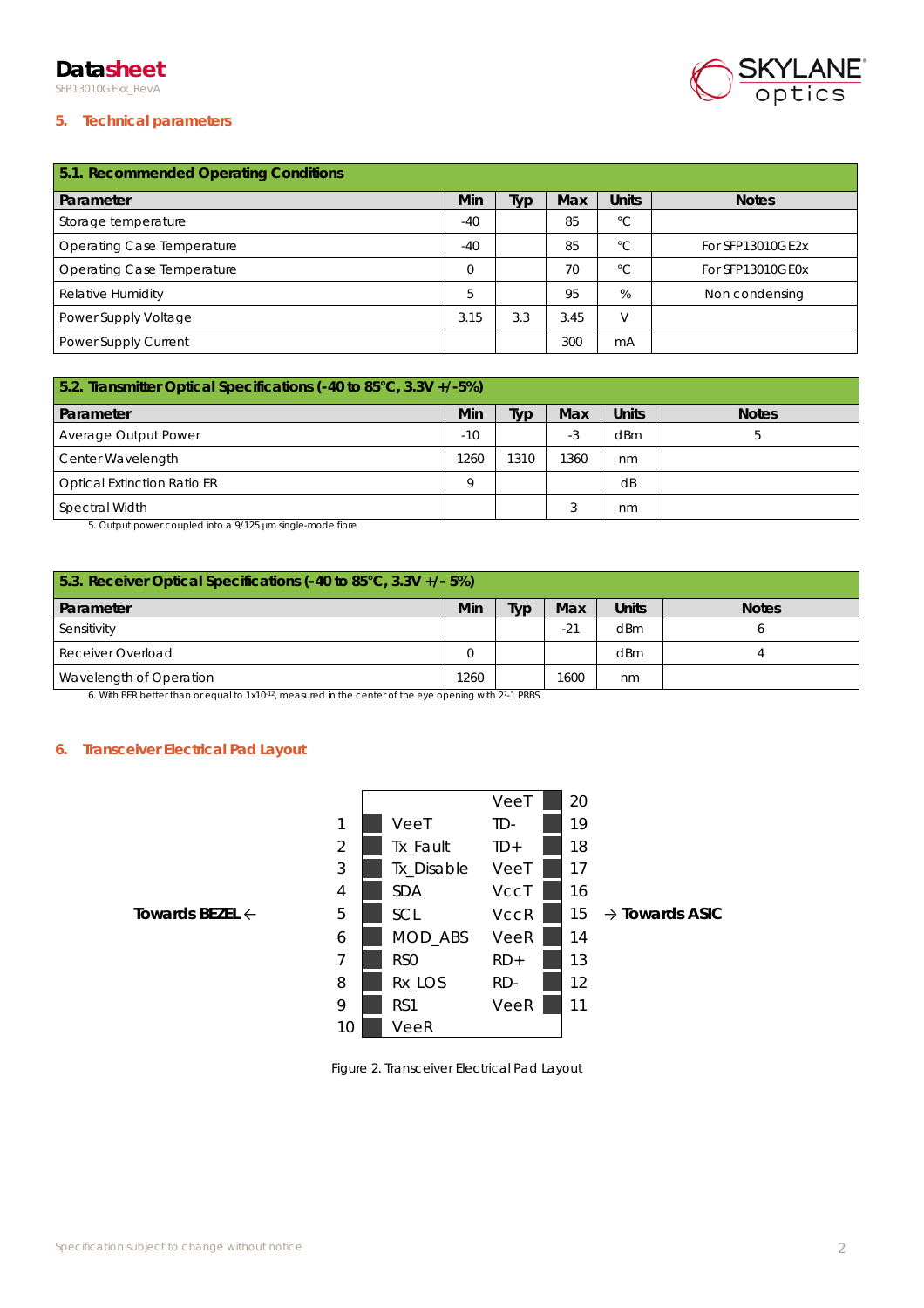

# **7. Pin Functions Definitions**

| Pin<br><b>Number</b> | <b>Name</b>       | <b>Function</b>                     |
|----------------------|-------------------|-------------------------------------|
| 1                    | VeeT              | <b>Transmitter Ground</b>           |
| $\overline{2}$       | <b>TX Fault</b>   | <b>Transmitter Fault Indication</b> |
| 3                    | <b>TX Disable</b> | <b>Transmitter Disable</b>          |
| 4                    | <b>SDA</b>        | 2-Wire Serial Interface Data (SDA)  |
| 5                    | SCL               | 2-Wire Serial Interface Clock (SCL) |
| 6                    | <b>MOD ABS</b>    | Function Not available              |
| $\overline{7}$       | RS <sub>0</sub>   | Rate Select 0 grounded              |
| 8                    | Rx_LOS            | Loss of signal                      |
| 9                    | RS1               | Rate select 1 grounded              |
| 10                   | VeeR              | Receiver Ground                     |
| 11                   | VeeR              | <b>Receiver Ground</b>              |
| 12                   | RD-               | Inverted received data output       |
| 13                   | $RD+$             | Received data output                |
| 14                   | VeeR              | Receiver Ground                     |
| 15                   | <b>VccR</b>       | <b>Receiver Power</b>               |
| 16                   | VccT              | <b>Transmitter Power</b>            |
| 17                   | VeeT              | <b>Transmitter Ground</b>           |
| 18                   | $TD+$             | Transmit data input                 |
| 19                   | TD-               | Inverted transmit data input        |
| 20                   | VeeT              | <b>Transmitter Ground</b>           |

**8. EEPROM**

SFP MSA [INF-8074]



Figure 3. EEPROM of a SFP